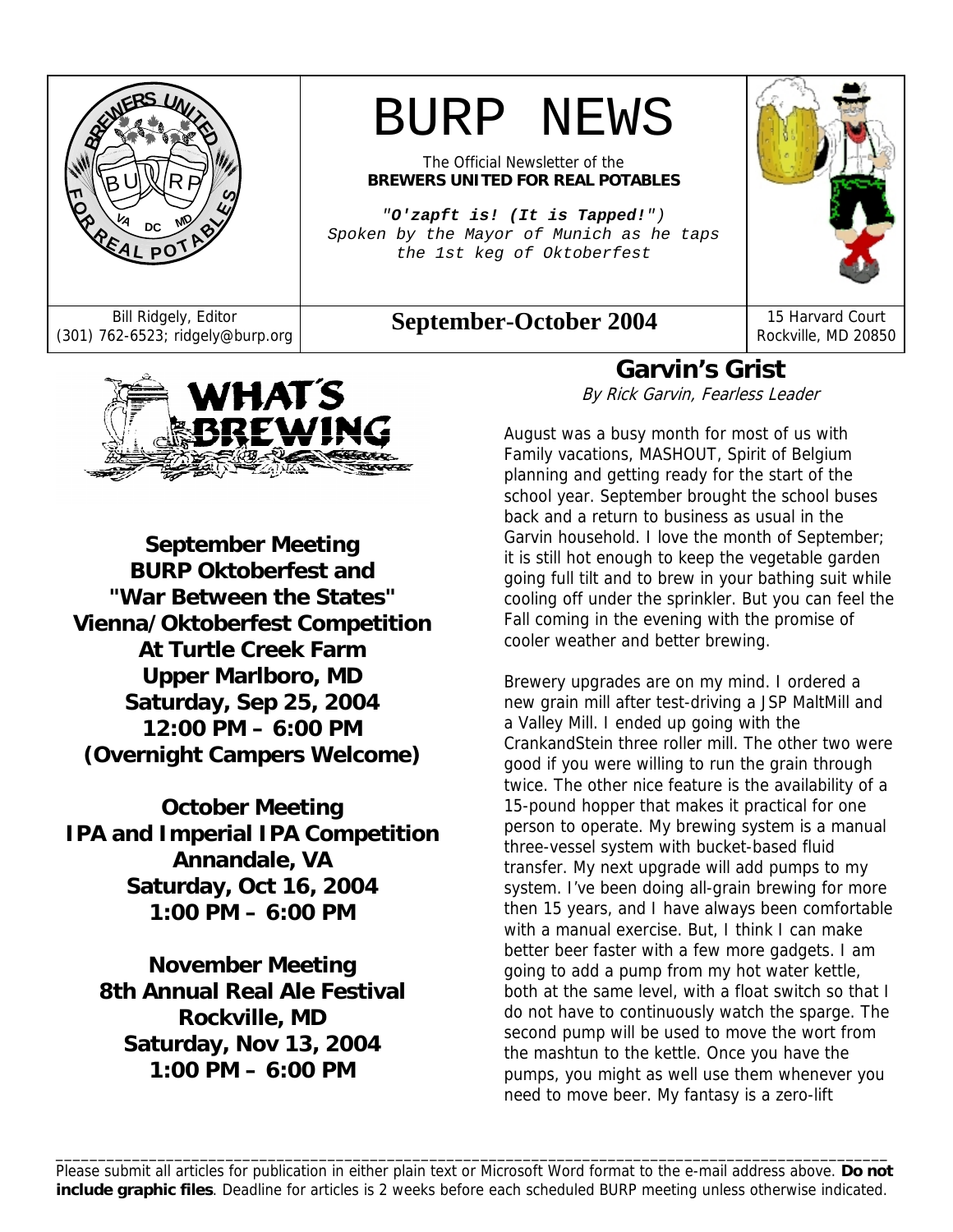brewery where I'm not lifting full 7-gallon carboys in and out of chest freezers.

MASHOUT was an awesome time as always. The MASHOUT committee makes this event look easy. But, there is a lot of work involved. This year we had two work weekends and we still had two trucks of gravel delivered on MASHOUT Thursday. **Chuck and Helen Popenoe** are very indulgent hosts and this event would not be the same without the Popenoe Mountain location. **Bill Ridgely's** pragmatic spiritual leadership is one of the reasons this event comes off so smoothly. The MASHOUT attendees who return every year make this a special event. Life should be like MASHOUT! See more details in the MASHOUT article.

The September BURP meeting promises to be an awesome Oktoberfest on the Schildkrötewiese. **Linda and Jim Rorick** have invited us back to Turtle Creek Farm in Brandywine, Maryland - a great location for the Fest. We'll have another German Beer contest - this year introduces the "War Between the States" contest focused on Marzen and Vienna beers. We'll pitch brewing teams from Maryland against each other for the title. Der Krieg zwischen staaten gibt uns freieres Bier! People are encouraged to spend the evening camping under the stars on the Schildkrötewiese.

The October meeting at the **Crowe's Nest** will be the stress test for their reconditioned deck and new party patio. This is a great outdoor venue for a BURP meeting with a good indoor refuge in case of inclement weather. The homebrew contest is IPA and Imperial IPA. This promises to be a brutal hoppening.

Cheers, Rick



# **Spirit of Belgium 2005 – A Celebration of Belgian and Belgian-Style Beers**

| Dates: | January 14-January 16 - Martin Luther                |
|--------|------------------------------------------------------|
|        | King Day weekend                                     |
| Venue: | <b>Sheraton National Hotel</b>                       |
|        | 900 S. Orme Street                                   |
|        | Arlington, VA 22204                                  |
| Cost:  | \$175 before November 15 2004, \$190                 |
|        | after November 15 2004                               |
|        | Web Site: http://burp.org/events/sob/2005/index.html |

The Spirit of Belgium planning committee is deep into the details of getting our fourth Spirit of Belgium event fully planned. These events go so smoothly that it is easy to forget how much work goes into them. Preliminary work began on this event January 20, 2004. As predicted by **Tom Cannon**, the real work began in earnest when we booked the venue. We were very pleased to book the Sheraton National Hotel in Arlington, Virginia on August 6. The planning committee visited the venue on August 31 for our detailed planning meeting. The team was favorably impressed. The 16<sup>th</sup> floor Galaxy Ballroom has views of Washington, DC from the National Cathedral to Haines' Point and includes the National Airport and the Pentagon. This will be an impressive locale for our out of town guests. I am very pleased that we will be able to host the entire event in one facility that is convenient to Metro.

We are lining up our speakers for this event. **Tim Web**, author of the CAMRA Good Beer Guide to Belgium and Holland and the new LambicLand has agreed to join us and has gone to great personal lengths to accommodate our schedule. **Michael Jackson** has been invited, and we are hopeful that he can join us. Other speakers that we are inviting include Belgian brewers, Belgian brewers working in the US, American brewers brewing Belgian-style beers, and experts on homebrewing Belgian-style beer.

The event schedule will go through an evolution as we get more information – watch the web site for specifics. This is a full conference format with a lot going on. We will have a homebrew tasting Friday night, Belgian beer tasting Saturday night, and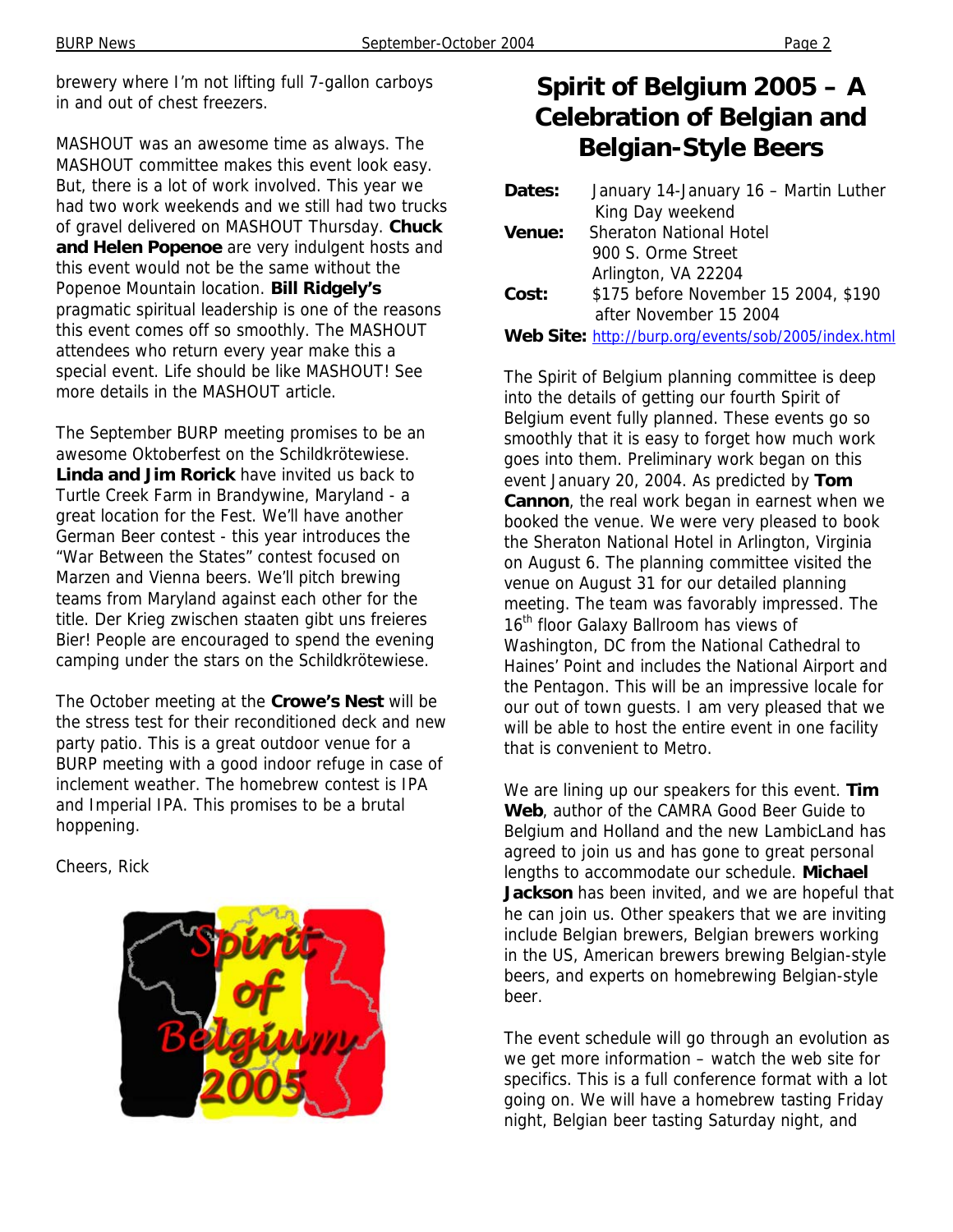American commercially brewed Belgian-style tasting on Sunday afternoon. Technical sessions will be held on Saturday and Sunday afternoons. The homebrew competition will be Saturday morning and will be closed to all but the judges and stewards. Sunday morning will feature a Belgian Beer and Breakfast (optional and an additional cost). We will close the event with our gala Belgian Banquet and Awards Ceremony.

There will be many opportunities to help on this event. We need help with everything from stuffing registration folders to acting as drivers for our illustrious celebrity speakers. Please contact me at garvin@burp.org or rgarvin@garvin.us to let me know if you would like to volunteer.

### **Minister of Culture Corner**

By Mel Thompson & Dave Pyle, Co-Ministers of Culture

### **MASHOUT Clone Competition**

The Brooklyn Brown clone competition held at MASHOUT provided exceptional and delicious free beer for attendees and judges alike. After judges **Jim Wagner**, **Bo Lenck**, **Mark Hogenmiller** and **Calvin Perrilloux** determined which of the 10 entries most resembled Brooklyn Brown Ale, there was a popularity contest held in conjunction with the Saturday evening banquet for the peoples' favorite homebrewed brown ale. The winners of the judged event received ribbons and some nifty prizes provided by **Jim Wagner** of DuClaw Brewing Co. The winner of the Peoples' Choice received a six of Brooklyn Brown. Oh, did I mention that a keg of Brooklyn Brown was provided by Brooklyn Brewery c/o Dops Distributors for comparison? It was a great showcase for the skills of our Mid-Atlantic area homebrewers. They were all excellent beers! The winners of the judged competition were:

3rd Place: **Alison Skeel**, **Wendy Aaronson** and **Bill Ridgely** – BURP

2nd Place: **Rob Schilling** and **Grover Sauter III** – CRABS

1st Place: **Brian Dueweke** and **Mac McEwen** – SouthSide Brewers and BURP

The Peoples' Choice went to Brian and Mac. It certainly says something about the quality of their beer when it wins both the judged event and the peoples' choice!

Thanks to the judges and thanks to **Jim Wagner** of DuClaw for providing the prizes. And a special thanks to the competition entrants for providing such delicious FREE BEER!

### **Competition Schedule Update**

**Septembeer – Oktobeerfest Civil War**. Team brew Maryland/DC versus Virginia. BJCP category 9 Vienna or Maerzen. We have the perpetual trophy to be passed annually to the winning team of the winning state. A picture of the trophy was in the August newsletter. To refresh brewers on the Civil War competition rules:

- BJCP category 9, Vienna or Maerzen.
- Kegs only.
- Teams: min 2 brewers, max 4 brewers. Each individual brewer may be on one team only.
- Each team may have one entry.
- If a team is made up of members from both states, the team must choose which state to represent.
- As usual, ribbons will be awarded to  $1<sup>st</sup>$ ,  $2<sup>nd</sup>$ , and 3<sup>rd</sup> places.
- Points will be calculated for the first five places overall on a descending scale: 5 pts for  $1<sup>st</sup>$ , 4 pts for  $2^{nd}$ , 3 pts for  $3^{rd}$ , 2 pts for  $4^{th}$ , 1 pt for 5<sup>th</sup>. The state with the highest total number of points is the winner. The highest placing team for that state will be awarded the trophy on behalf of the state represented and keep the trophy until the competition the following year.

This should be a great one to judge as the quality of the fest beers will be outstanding. If you wish to judge and don't have an entry, please let me know before the competition.

### **Octobeer – India Pale Ale and Imperial IPA**.

BJCP category 7, IPA and new (soon to be adopted) category, Imperial IPA. Guidelines for the IIPA or I²PA were in the August newsletter. I'm getting hopped up for this one. **Note**: Please do not enter the same beer in both categories. A beer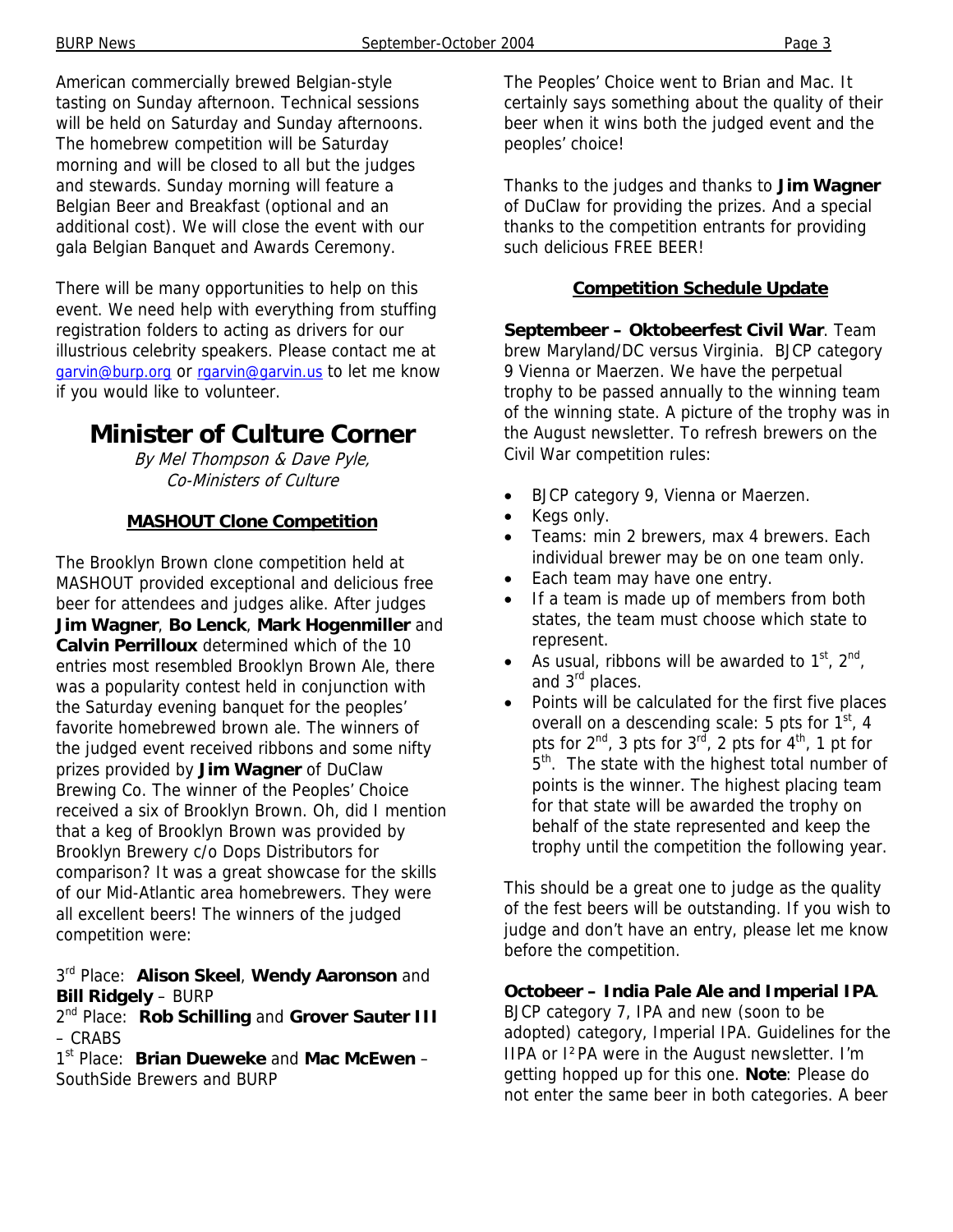may be entered as an IPA or an I²PA, but not as both.

**Novembeer – Real Ale. Tom Cannon** and **Andy Anderson** put together a terrific competition. And the next day, we have one of the largest (if not the largest) homebrewed real ale events in the US. BURPers really are special and privileged. Enter as many 3 or 5-gallon kegs (or firkins) as you can. Let's try to beat the former record 48 entries. Tom is busily trying to figure out how to add more beer engines to Bill and Wendy's screened porch. How about the hot tub gazebo??

**Decembeer – Winter Warmers.** This will be a keg-preferred, team brew with winners selected by popular choice. The style typically refers to bigger, complex beers with or without spices added. Ahh, I can taste a Young's Winter Warmer as I think about this competition. More will follow on ideas for winter warmers to brew.



**MASHOUT 2004 Kudos** By Bill Ridgely

MASHOUT XVII Coordinator

The 17th annual MASHOUT held on Popenoe Mountain from Aug 20-22 was another resounding success thanks to the hard work of many people. We had a sellout crowd of 200 homebrewers registered from all over the mid-Atlantic region. However, for the first time, we had a fair number of no-shows, probably because of the forecasted rain for the weekend. It did indeed rain from Friday evening until about mid-day Saturday, but the

dampness only brought everyone closer together. Our reward was a beautiful afternoon and evening for the Saturday banquet and a gorgeous Sunday morning for the traditional pancake breakfast. We even got two good sets of live music in on Friday between showers, so life was good all around.

I'd like to recognize all of the folks who contributed significant time and effort to the event. Many thanks to:

\* First and foremost, **Chuck and Helen Popenoe** for allowing us to take over their wonderful mountaintop property for the weekend (and Chuck in particular for coordinating all mountaintop facilities, including port o' pots and the delivery of two loads of fresh gravel for the driveway.

\* **Jim and Linda Rorick** for bringing their trailermounted "porkolator" once again and cooking some of the best pork barbecue ever.

\* The "pork shredding crew" of **Rick Garvin**, **Deb Parshall**, **Alison Skeel**, **Robert Stevens**, **Dee Dee Thompson** (and several folks from other clubs), who helped Jim & Linda prepare the meat for the Sat feast.

\* **Bob and Kathleen Warriner** for once again coordinating the MASHOUT Check-In Table. \* **Bob Warriner** again for procuring the MASHOUT XVII t-shirts, and artist-in-residence **John Esparolini** for his whimsical cicada-themed MASHOUT XVII logo.

\* **Chuck Cook** and **Jamie Langlie** for coordinating commercial sponsors for this year's event. There was an abundance of tasty beers for the thirsty crowd, and a fair number of brewers showed up as well. See the full list of sponsors on the MASHOUT Sponsors Website.

\* Culture Minister **Mel Thompson** for coordinating the Brooklyn Brown Ale clone competition on Saturday.

\* **Bob Cooke** for his usual great job coordinating the water supply for the event (not an easy job considering all of the water is at the base of the mountain). Bob also procured the keg of Dominion Root Beer.

\* All those who picked up donated kegs of beer for the event, including **Pat Crowe** (handing off the keg of Brooklyn Brown Ale to **Rick Garvin**), **Mike Horkan**, **Paul Langlie**, **Peter & Joyce Long**, **Sharon O'Rourke**, **Craig Somers,** and **Alison Skeel**.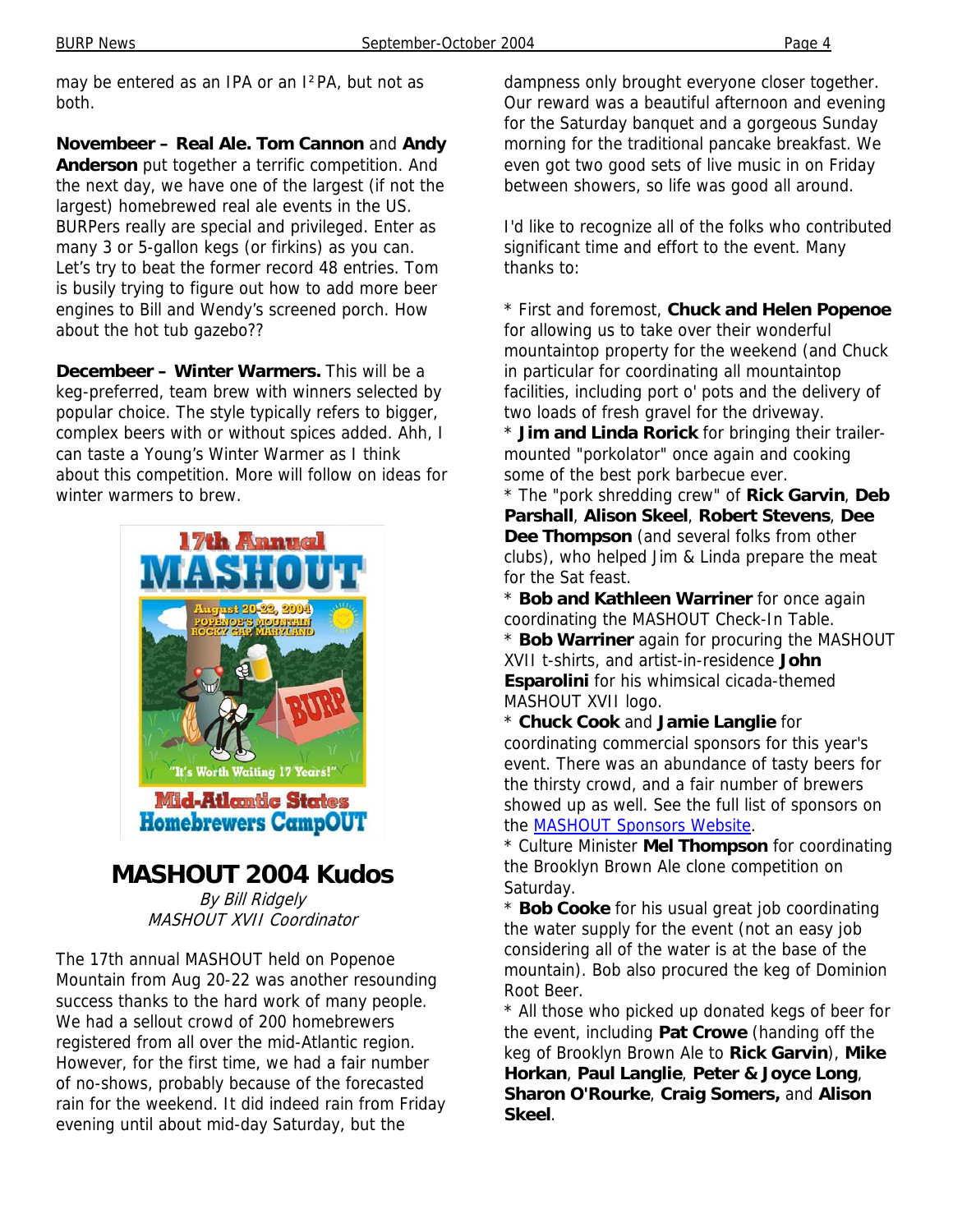\* The lovely and talented **Wendy Aaronson** for coordinating both the Saturday dinner and the Sunday breakfast. Wendy also procured all of the paper goods for the event as well as the allimportant coffee.

\* **Keith Chamberlin** for setting up the everpopular volleyball court.

\* **Rick Garvin & Christine Lewis** for hosting the Luge once again (MASHOUT's own "weapon of mass destruction").

\* Finally, special kudos to the members of Roanoke's **"Star City Brewers Guild"** for once again cranking up their fried green tomatoes assembly line on Saturday. Those tasty, crispy slices are not just delicious, they're addicting!

I'm sure I've left some people out here, so please accept my apologies if you are one of them. So many people help with this event that it's hard to keep track of everyone. A general "thank you" goes out to all of those who helped set up and take down the facilities and helped with food prep on Sat evening and Sun morning. Also, special thanks to those who helped with pre-MASHOUT preparations – clearing the property, spreading fresh gravel on the driveway, restoring electricity to the barn, and mowing the field the week prior to MASHOUT.

This was so much fun, let's do it again next year!

# **High Holiday of Lagers**

© Kerry J. Byrne, Sep 2002

"Hops and malt come from God," or so goes an old Bavarian proverb. If this is true, then Munich's Oktoberfest, the world's largest beer festival, may be a religious experience — and in more ways than you might imagine. In fact, this 192-year-old festival, which annually attracts millions of revelers from around the world, owes much of its brewery heritage to the church.

The Catholic Church dominated the European brewing industry for centuries, and making beer was a common vocation for monks. It was a rather vital service, too. In the days when non-potable water spread diseases through the burgeoning cities of Europe, nutritious, sanitary beer was a main source of sustenance for millions of people. This dependency goes a long way toward

explaining the passion for beer that northern Europeans have today.

Monastic breweries are still common in Europe, especially in Bavaria, as are secular breweries that began in monasteries. Nowhere is this tradition more prevalent than in Munich, the world's most famous beer-making center, a city whose name in German (München) means "monks."

Beer-making clerics founded two of the six breweries that participate in the festival. (Only Munich breweries are present.) Oktoberfest itself began as a Christian sacrament — the October 1810 wedding of Bavaria's Prince Ludwig and Princess Therese of Sachsen-Hildburghausen. The city's residents were invited to the wedding, in a field outside the city gates. They returned the following year to celebrate the anniversary. The rest, as they say, is history. The festival is still held in Theresienwiese ("Therese's Meadow"), and Bavarians frequently refer to the festival simply as Wies'n.

Although beer and food always had a part in the festival, horseracing was long the main attraction of what grew into an agricultural fair. The beer tents that now symbolize Oktoberfest did not make their first appearance until 1896. Today, 30 percent of all the beer produced each year by Munich's six breweries is poured during the two-plus weeks of Oktoberfest and served under the cover of the 13 massive, colorful, and highly ornamented tents.

What kind of beer will you find in Munich? Well, Bavarians are primarily lager drinkers. Lager describes any beer made with bottom-fermenting yeasts. These yeasts ferment more slowly and at cooler temperatures than top-fermenting, or ale, yeasts, and produce beers with a cleaner profile.

Lagers were traditionally stored in beer caves to age. In fact, the word "lager" comes from the German verb *lagern*, which means "to store." Contrary to popular opinion, color or strength has no bearing on whether a beer is an ale or a lager.

The six breweries of Munich each offer a *helles* (light) and a *dunkles* (dark, often labeled *dunkel*) lager, and usually a pilsner — a bright-gold, effervescent, highly hopped, and aromatic lager.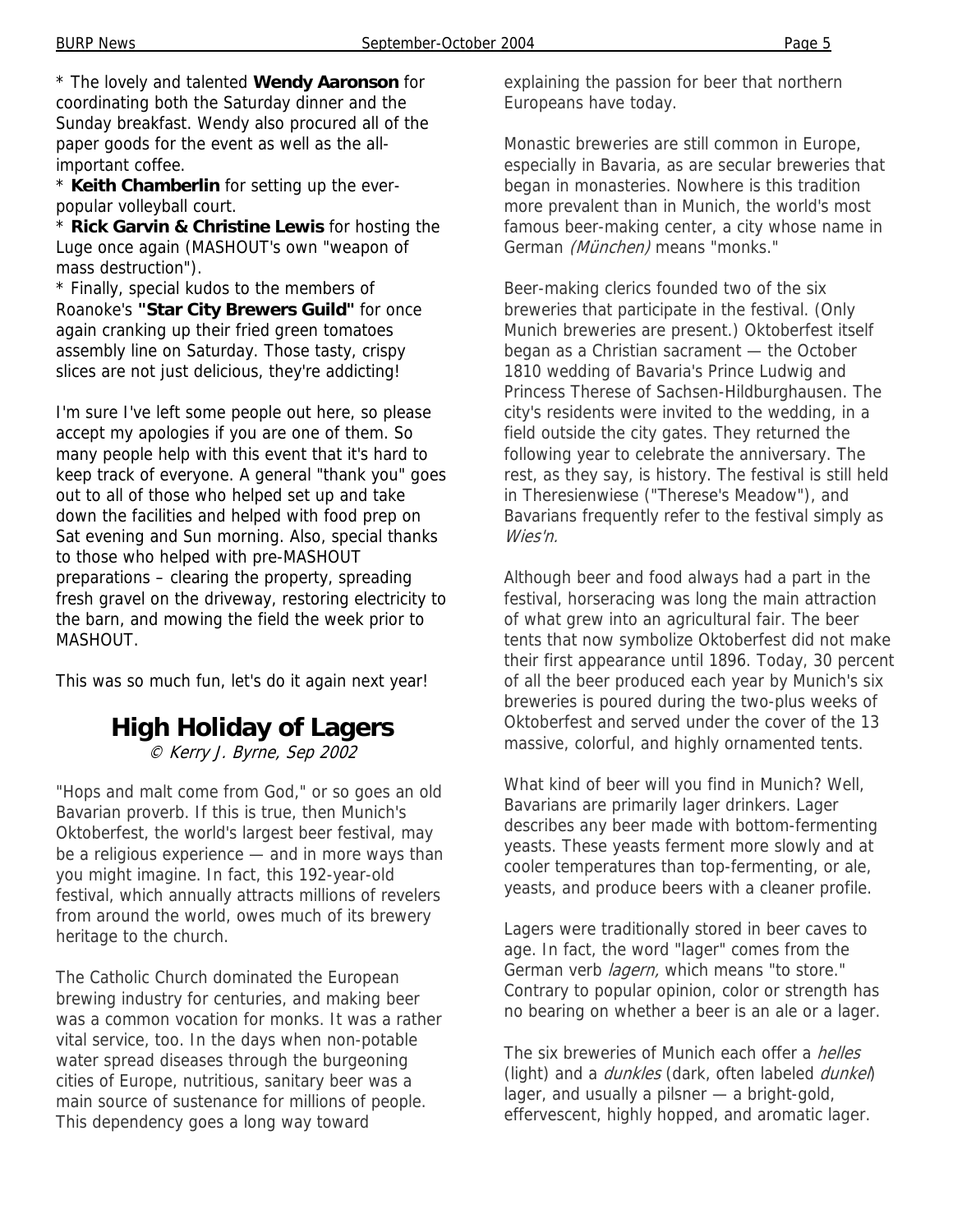Munich breweries do produce ales, most notably cloudy, unfiltered wheat beers called Hefe-Weisse. They also make a number of seasonal beers, such as double bock (traditionally associated with Lent) and Maibock in May.

Their most popular seasonal brew, however, is Oktoberfest beer, also known as Märzenbier (March beer). Traditionally it was brewed in March, stored (lagered) in cool beer caves through the summer, and served in the fall.

Oktoberfest beers generally range in color from burnished gold to rich copper. They are malty, lightly hopped lagers, and, at about six percent alcohol, they're strong. Alcohol is a preservative, and historically it helped the March beer age safely through the summer. Oktoberfest beers are noted for their bready aromas and toffee-like sweetness. Almost all Munich beers are flavored with Hallertau hops, a particularly pungent and spicy variety that grows in abundance along the nearby Isar and Danube rivers.

The breweries represented at Oktoberfest each year have their own storied traditions.

• **Augustiner** is a former monastic brewery and Munich's oldest, founded in 1328. It's also the most beloved by *Münchener*. They seem enamored with its rich lagers and the fact that its beers are still served from large wooden barrels. They also love Augustiner's *steckerlfisch*, whole mackerel roasted in spices, a specialty that the brewery serves in its beer gardens and Oktoberfest tent. In the United States, Augustiner sells its *helles* lager in limited quantities, but not its Oktoberfest.

• **Hacker-Pschorr** is a 585-year-old brewery that is closely affiliated today with Paulaner brewery. Hacker-Pschorr's beers are routinely spectacular yet underrated. Its Oktoberfest beer is reddish-bronze, creamy, and sweet, and appears in better beer stores in most major American cities.

• **Hofbräuhaus** was founded in 1589 as the royal brewery of Bavarian Duke Wilhelm V, who apparently grew tired of paying for all the beer demanded by his 600-strong court. Today, the State of Bavaria owns it. Hofbräuhaus is famous for its raucous beer hall in downtown Munich, one of

the city's most popular tourist attractions. Locals, however, prefer the more sedate Hofbräukeller, a beer garden east of the Isar River. Its Oktoberfest brew is difficult to find in the States.

• **Löwenbräu**, the "Lion Brewery," is said to date back to 1383. Today it's probably the most recognizable Munich brewery in the States, courtesy of several earnest efforts to tap the American market. The Löwenbräu beer sold in America, however, has always been made in places other than Munich. Consumers seemed wise to the difference. In September 2002, Löwenbräu began shipping beer to the U.S. straight from Munich, but not its Oktoberfest.

• Paulist monks founded **Paulaner** in 1634, making it the youngest of the Munich breweries. Paulaner makes up for its youth with great beers, particularly its pilsner, which may be the very best pils in the world. Paulaner Märzen Oktoberfest is Germany's most popular Oktoberfest beer, and it's easy to find in the U.S. It comes in 12-ounce bottles, and in a self-tapping, 5-liter minikeg that retails for about \$16.

• **Spaten**, founded in 1397, offers its own beers as well as those under the Franziskaner label. Spaten's Oktoberfest beer has the distinction of being the first tapped at each year's festival. Since 1950, the mayor of Munich has done the honors, announcing "O'Zapft is" ("It is tapped") as he hammers a tap into the first keg. The opening ceremony takes place in the Schottenhamel tent, which seats some 9,300. Its Oktoberfest beer is also easy to find in most major American cities.

In Bavaria, lagers like Oktoberfest are served in half-liter or hefty liter mugs. They're also consumed in great quantity. The average Bavarian drinks more than 160 liters of beer a year. Of course, that's easy to do when you consider it a religious obligation. Oktoberfest is simply their high holiday.

**Kerry J. Byrne writes about beer for The Boston Herald and many other publications. He was twice named North American Beer Writer of the Year at the Great American Beer Festival.**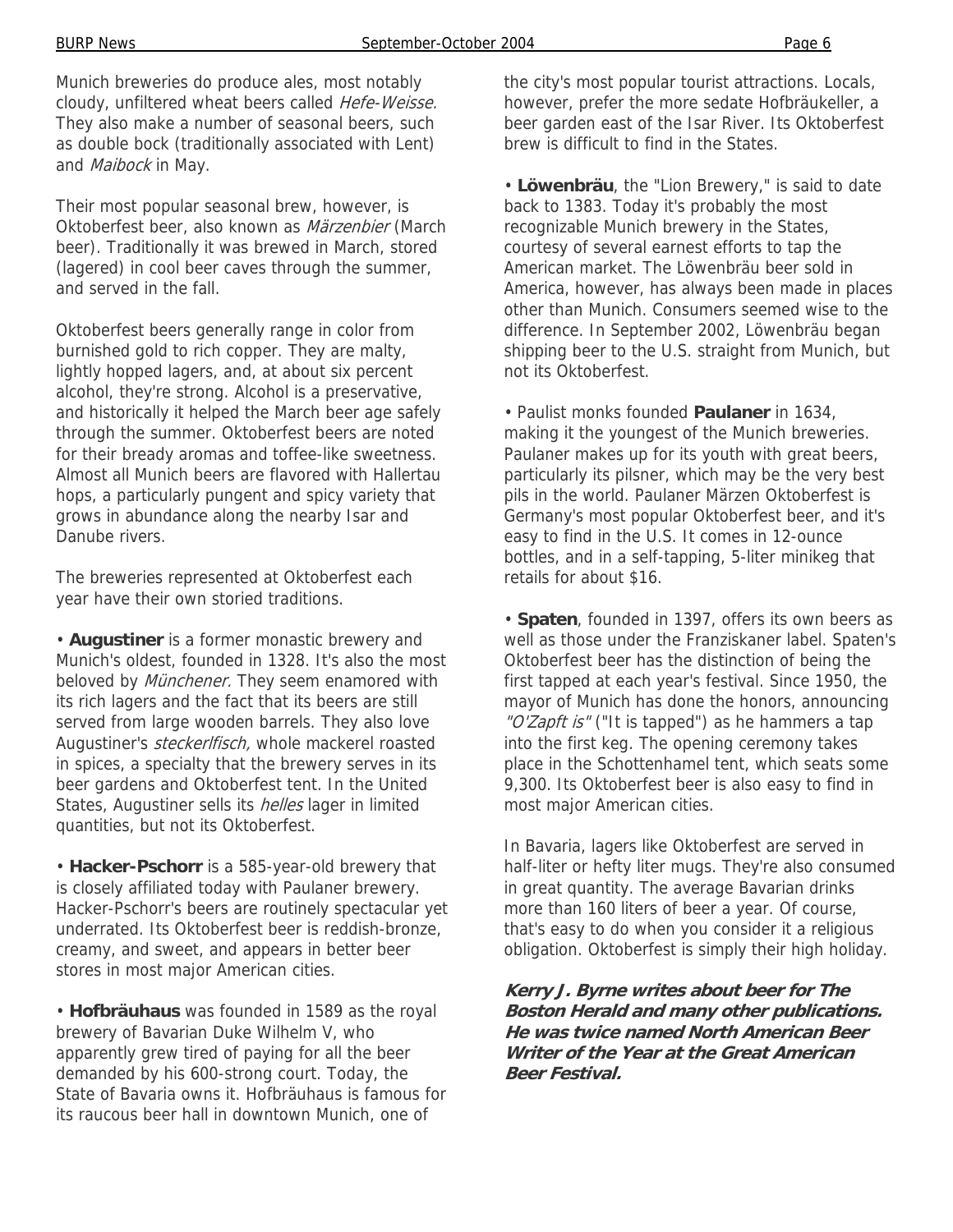

# **BURP 2004 Real Ale Competition**

By Tom Cannon

Announcing the eighth BURP Real Ale Competition to be held in conjunction with the November 13 BURP meeting at **Bill and Wendy's** house in Rockville. Thanks to our brewers, this competition has become the second largest Real Ale Competition in the US!

For those who have not participated in the past, this is a keg-only competition with entries accepted in the following British ale categories: Mild, Ordinary Bitter, Best Bitter, Strong Bitter (ESB), Strong Mild, Old Ale, Scottish Light 60/-, Heavy 70/-, and Export 80/-, Northern English Brown Ale, Southern English Brown Ale, Brown Porter, Classic Dry Stout, Sweet Stout and Oatmeal Stout. All entries must be naturally conditioned (no forced carbonation, please), and will be served by hand pump without the assistance of any extraneous gas. A beer engine will not be required for entry as the club has plenty amongst our members.

Entries will be accepted at Bill and Wendy's house, beginning Sunday, 7 November. A minimum of three gallons of beer is required in the keg for each entry (**PLEASE NOTE**: This is a change in the rules. In the past, one gallon only has been required, but last year, there was very little of the winning beer for the club to sample, so for the good of all, we are asking for more beer). Three or Five gallon Cornelius kegs with standard pin or ball lock fittings are the most readily used form of keg, but if you wish to submit a Sanke or a Hogshead of Real Ale, please be our guest :-). It is recommended that all entrants submit their kegs a few days before the competition in order to allow the beer to settle and clear, but entries will be accepted right up until the time of the competition. Our crack team of BURP cellermen/women will adhere to any conditioning directions given them, but in the event that no directions are given, we will do whatever we feel is best for the beer. We

are asking entrants to please provide only the gasin fitting for their keg entry. (2-Pin fitting for Pin Lock kegs, or, "G" fitting for Ball Lock kegs) In addition, it is advised that you put your name or initials (or any other identifying symbol) on the fitting to facilitate its return in case it is separated from the keg. We will do our best to insure that fittings are returned to their owners after the competition. The competition will be held Friday, 12 November during a closed-judging session, but the remaining beer will be available for tasting at the BURP meeting on Saturday the 13<sup>th</sup>. Because of the quantity of Real Ale available for Saturday's meeting, the November meeting will not require members to bring beer.

In order to allow each entry to be on long enough for club members to try all of the beers, the November meeting will begin at 12:00. An educational session has been discussed, but right now there are no guarantees. Tom and Andy will be available to answer any questions about real ale provided the club is considerate enough to give us room to change over the kegs during the meeting!

The purpose of the competition is to celebrate British-style Cask Conditioned Real Ale. The beers will be judged according to their quality as well as their adherence to these British styles. We will endeavor to recruit the most knowledgeable Real Ale judges from within BURP and the professional brewing community. There will be no cost to enter the competition and each entry will receive feedback. Ribbons will be awarded for first, second and third place, and the winner will also receive the coveted 2004 BURP Real Ale Competition Cup. And we will continue the tradition of awarding a special "Cellarman's Choice" award for the beer, deemed by the crack team of BURP cellermen/women, to be of special merit! This beer may not necessarily be one of the ribbon winners from the competition another reason to get a Real Ale into RAC 2004!

Style guidelines and complete competition rules are available on the **BURP Real Ale webpage**. If you can't access the BURP page, contact Tom Cannon (Cannon@Burp.org) or Andy Anderson (Andy@Burp.org) for more information. If you plan on entering beer for the RAC, please let us know as soon as possible for planning purposes.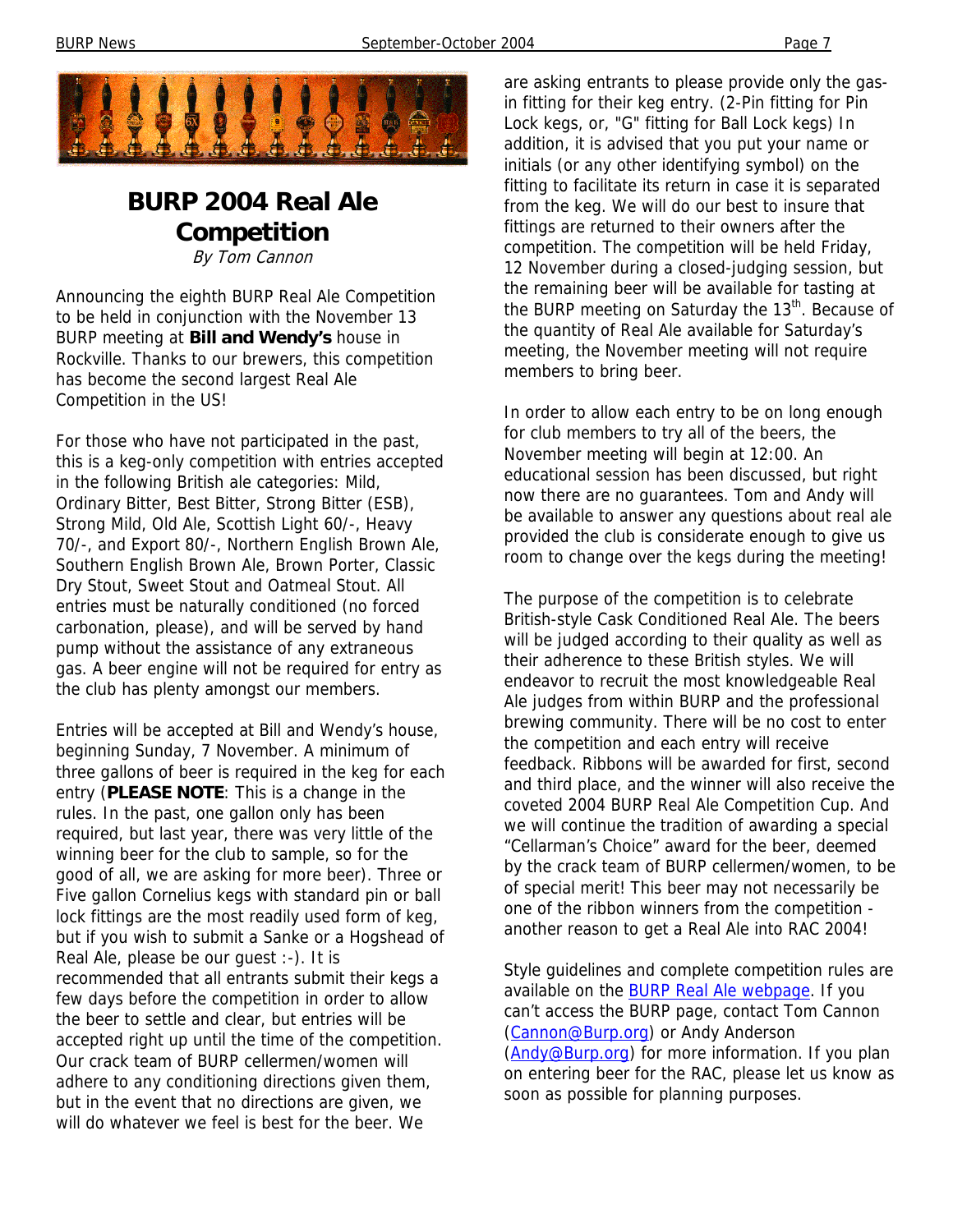The BURP Real Ale Competition is registered with the BJCP. We expect requests to judge to be heavy, but we reserve the right to choose the best judges available, particularly giving preference to the best BJCP judges who have been to the UK specifically to drink Real Ale and have entered beer into the competition and/or provided a beer engine. **Andy Anderson** will once again be this year's Real Ale Competition Judge Coordinator. In addition, we have formed an experienced team of stewards who have participated in this competition consistently over the past few years. Given that the competition is a busy one in a small space, with very little time to train up new people, it is unlikely we will be asking for additional steward volunteers. If space becomes available, we will let you know.

### **Calling all Beer Engines**

As part of the 2004 BURP Real Ale Competition, we will once again be calling on all BURP members for their beer engines for use in the competition and the tasting at the November meeting. If you are a BURPer, and you have a beer engine (there are lots of you), we hope you will let us use your pump for the biggest Real Ale tasting on the East Coast! RAC organizers will be contacting you, but if you think we will forget you, please contact us (Tom or Andy). Thanks!

### **BURP Enlightenment Corner**

By Wendy Aaronson, Minister of Enlightenment

BJCP Class Update - I admit that I'm a slacker during the summer. I can't seem to think about beer classes when I just want to play outdoors. However, the brewing season is here, and I'm ready to get back on track. So the good news is that you still have a chance to sign up because it would be great to have 2 groups of 4-6 people. There are currently (as of last spring) six interested individuals who are willing to commit to get together in a study group and take the exam. Three are in VA and three are in MD. Although I proposed an exam date in December, I really don't think this will give everyone a reasonable amount of time to study. Because Spirit of Belgium is in January, I think a more realistic date will be at the end of January or early February. Therefore, if you are interested in the class and taking the exam,

please contact me by phone or e-mail (see officer contact list at the end of this newsletter).

October Meeting - Tweeking It - Back by popular demand, we will have another "Tweeking It" session at the October meeting. Briefly, the session works as follows. The first part of the exercise will be to taste and describe a homebrew without any specific reference to the style; however, as part of the exercise, you will decide which style it best fits. The second part of the exercise will be to evaluate the same beer after tasting a couple of representative commercial examples. As part of the evaluation, we will discuss the recipe and provide the brewer with constructive comments to improve overall impression or to win a competition. We will start promptly at 1:00.



# **BURP Meeting & 4th Annual Campout at Turtle Creek Farm**

### Saturday, 25 Sep & Sunday, 26 Sep 2004 Brandywine, Maryland 20613 **Jim & Linda Rorick**

In conjunction with the September 25<sup>th</sup> BURP meeting, we'd like to invite everyone to continue the party, pitch your tent and sit around the campfire till the wee morning hours. We'll have the "portable" cee-ment grill set up for cooking. And of the course the luxurious port-a-potty so conveniently located for both the meeting and camping. Jim will be manning the grill on Sunday morning. If you'd like to ride your bicycle - some of the gang will be going for a bike ride sometime on Sunday. Merkle Wildlife Preserve is approx 10 miles from the farm, and they have a great trail to ride through and see the wildlife sights.

We'd like to have a "relatively" close head count of campers so please send an email to linda@turtlecreekfarm.us by 23 September if you plan to campout.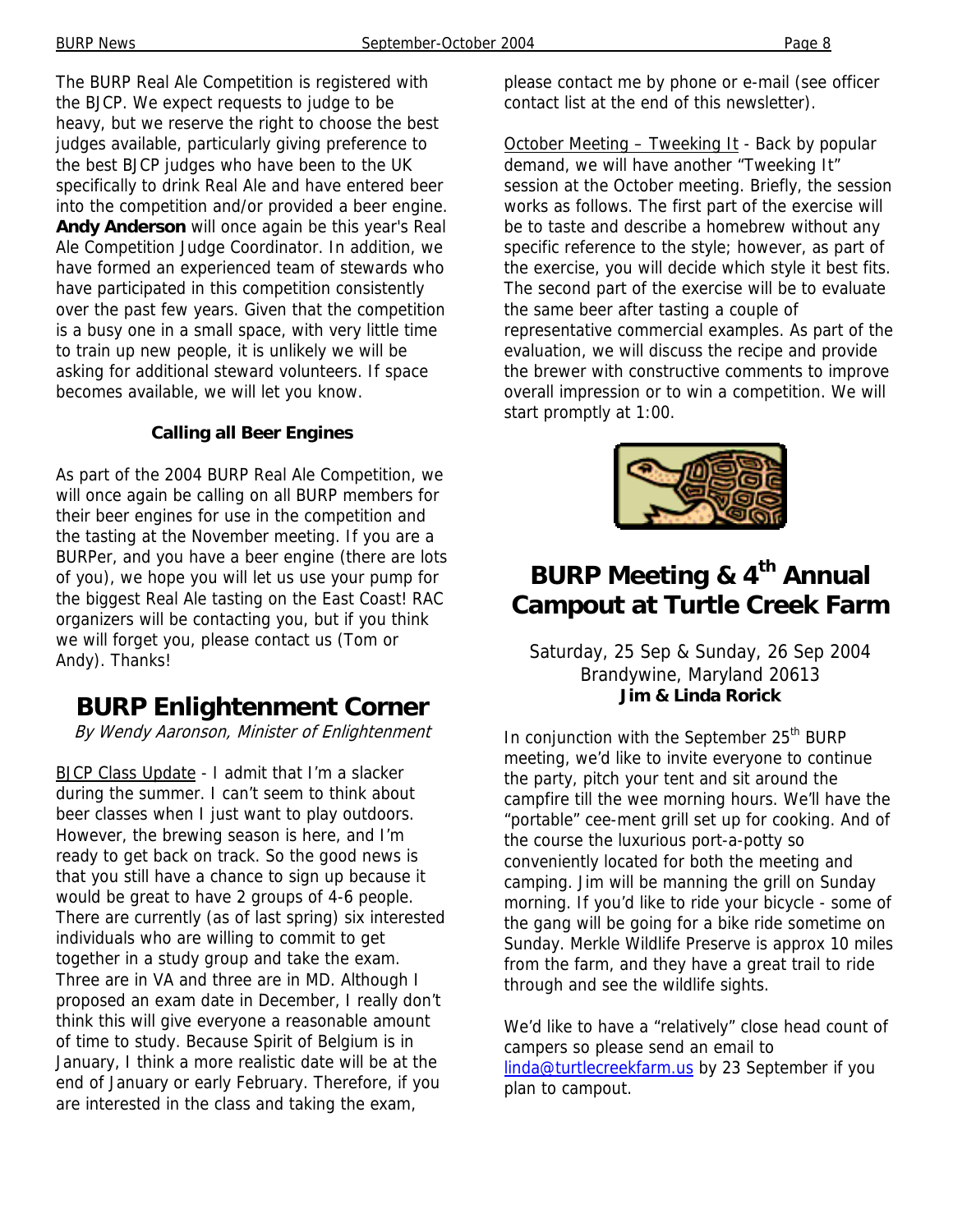

# **The Kepler Kitchen – Fest Praetzels**

By Bob & Betsy Kepler

As the summer winds down, the only garden we want to tend is the biergarten. It is the season for spaetzel, bratwurst, lederhosen, and steins of maerzen.

One of our favorite snacks to accompany fest beer is a warm soft pretzel. Walk around with a string of these hung around your neck, and you'll make friends fast. Ein prosit!

#### Fest Praetzels

- 1 bottle Schlenkerla Maerzen or Rauchbier, chilled 2 teaspoons sugar
- 2 teaspoons active dry yeast
- 1 3/4 cups lukewarm water
- 4 1/2 cups all-purpose flour
- 1 teaspoon salt
- Kosher salt for topping

Open bottle of beer, drink, enjoy.

Dissolve sugar into warm water and sprinkle the yeast on the surface. Let this stand for about ten minutes to get the yeast going, kinda like a yeast starter, then whisk to combine.

Mix together the flour and salt in large bowl, then stir in the yeast/water. If the dough is too sticky, add flour in small amounts. Using your hands (or bread machine or kitchen mixer), knead the dough for about 10 minutes until dough is smooth and elastic.

Put the dough in an oiled bowl, then cover with a towel. Set this in a warm area until it has doubled in size, about an hour. Press the dough down and knead once or twice. A second rising is helpful but not necessary.

Roll the dough out into long logs about ½" thick. Cut off equal sized portions, then shape them into pretzel patterns or devil stars, your choice. Put these on greased baking sheets. To give them a shine, brush on a mixture of an egg white beaten with a teaspoon of water. Top with a sprinkle of kosher salt.

Additionally, you may want to sprinkle other toppings such as caraway, poppy, or sesame seeds.

Bake in a 450-degree oven for about 15-20 minutes until light golden brown, then remove them to racks to cool.

### **BURP 10 and 20 Years Ago**

Compiled By Bill Ridgely

### **20 Years Ago, Sep-Oct 1984**

The BURP-sponsored first Mid-Atlantic Regional Homebrew Conference went off as planned Sep 29th at the Wellington Hotel in Washington. Attendance was higher than expected, and the club wound up in the black financially. Also, there was good press coverage of the event, and BURP membership increased by more than 20%.

A full review and critique of the conference was held at the October club meeting on Oct 17 at the **Dan McCoubrey** home. It was noted that the help provided by **Charlie Papazian** and **Grosvenor Merle-Smith** of the AHA contributed greatly to the event's success by raising awareness nationally. Treasurer **Bobby Bauer** reported that the BURP treasury now held \$1,329 plus 45 t-shirts (valued at \$7 each) as a result of the conference.

**Note**: If any BURPer who attended this event has retained literature or handouts, please contact the compiler of this column, as there is little record of it in the archives. It would also be worthwhile to know the results of the homebrew competition.

#### **10 Years Ago, Sep-Oct 1994**

The Sep 1994 BURP meeting was the 7th annual MASHOUT, held on Popenoe's Mountain in Rocky Gap, MD on the weekend of Sep 9-11. The weather was perfect for this event, sunny and warm during